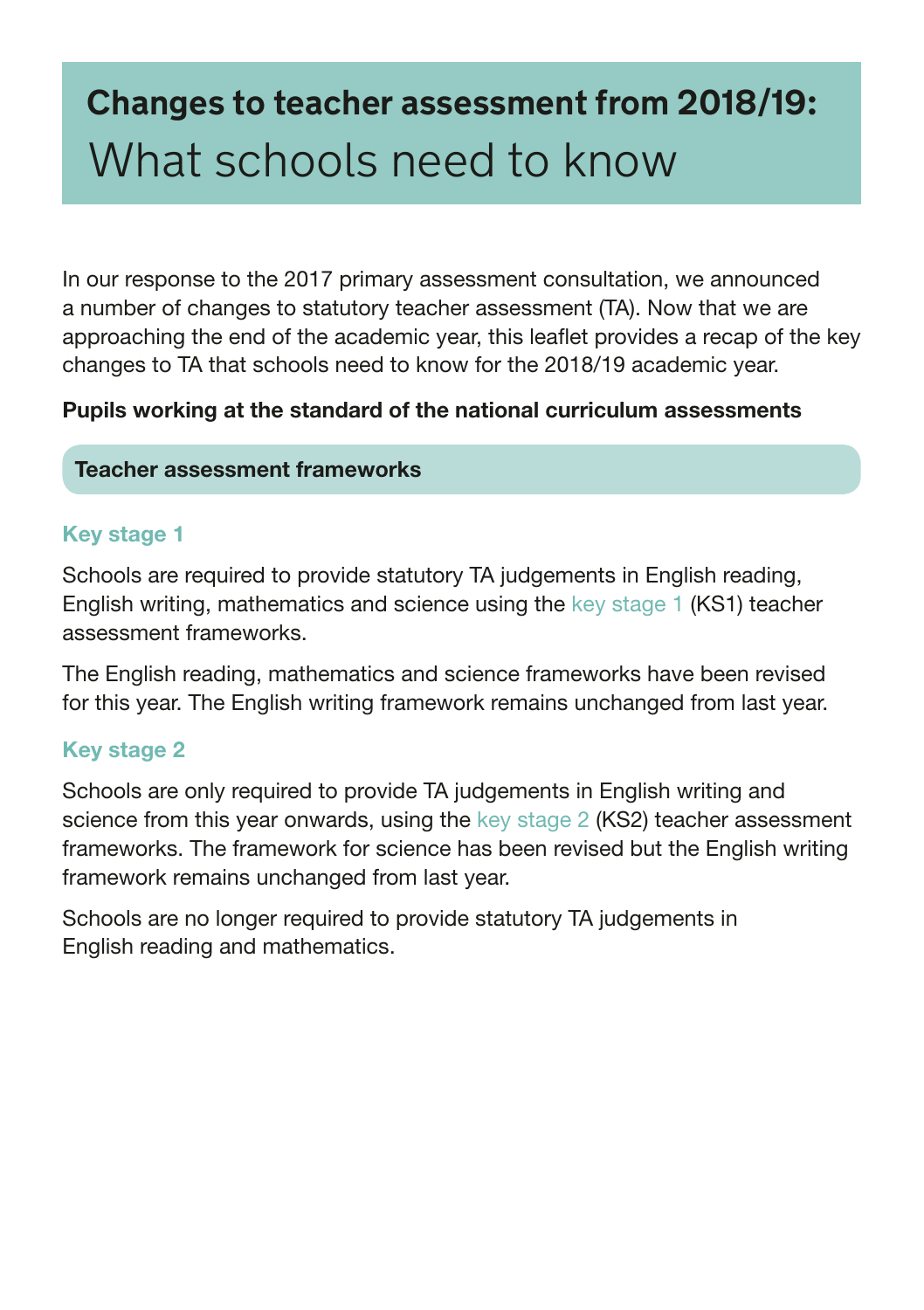#### Pupils engaged in subject-specific study

Pre-key stage standards

#### Key stages 1 and 2

Schools are required to provide judgements in English reading, English writing and mathematics using the new pre-key stage standards for pupils working below the standard of the national curriculum and engaged in subject specifcstudy, or who have not completed the relevant national curriculum programme of study. The pre-key stage standards for [KS1](https://www.gov.uk/government/publications/pre-key-stage-1-standards) and [KS2](https://www.gov.uk/government/publications/pre-key-stage-2-standards) replace P scales 5 to 8.

#### Pupils not engaged in subject-specific study

#### P scales

#### Key stages 1 and 2

Schools are required to provide judgements using P scales 1 to 4 for pupils that are working below the standard of the national curriculum assessments and not yet engaged in subject-specific study.

From the 2020/21 academic year, we will be replacing P scales 1 to 4 with a new assessment approach, based on the 7 aspects of engagement model.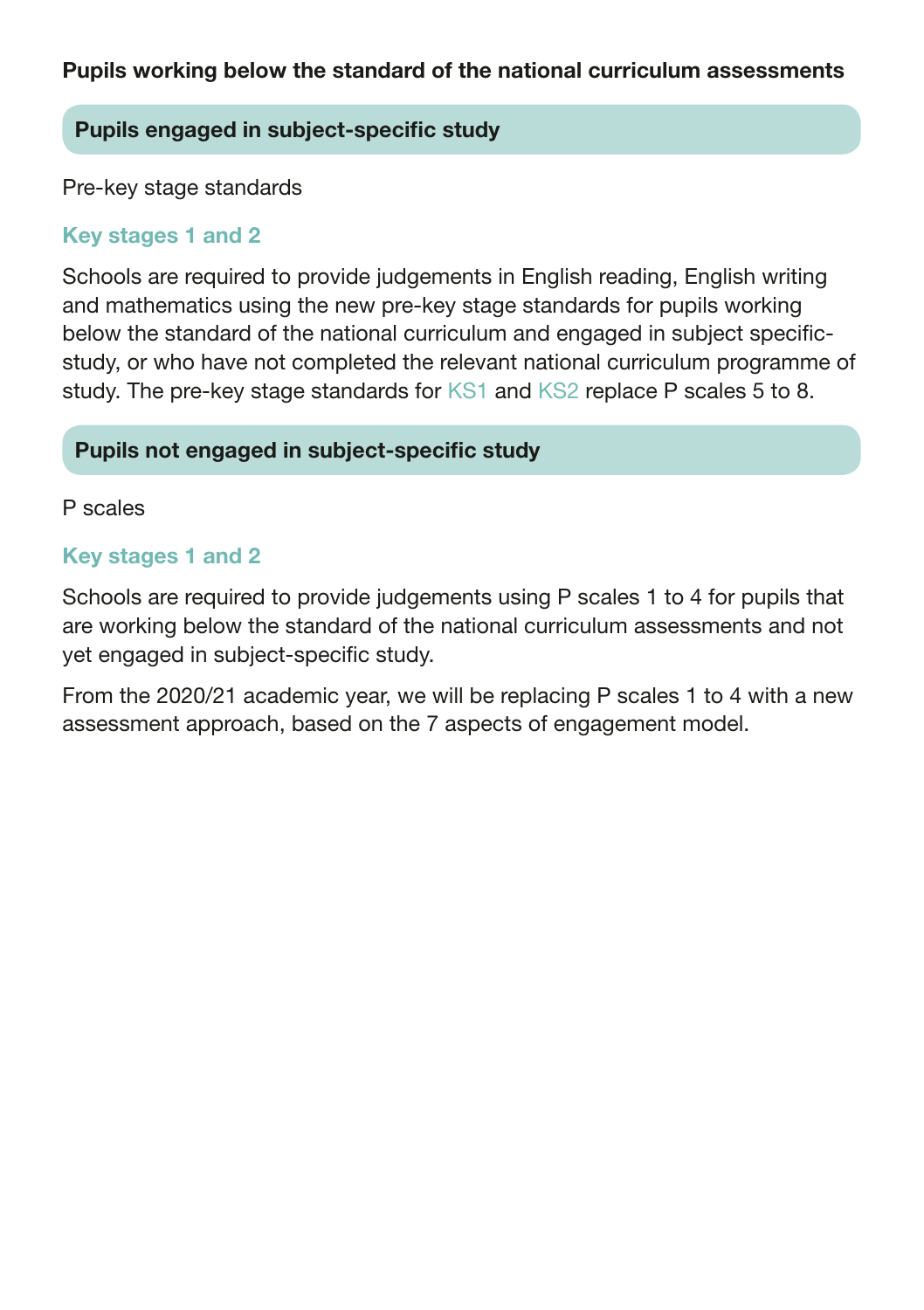## Key stage 1 summary

| Key stage 1                                                                                                                     | <b>Statutory</b><br>guidance               | <b>English</b><br>reading | <b>Mathematics</b>    | <b>English</b><br>writing | <b>Science</b>        | <b>Local authority</b><br>moderated                                         |
|---------------------------------------------------------------------------------------------------------------------------------|--------------------------------------------|---------------------------|-----------------------|---------------------------|-----------------------|-----------------------------------------------------------------------------|
| Pupils working at the<br>standard of the national<br>curriculum assessments                                                     | <b>Teacher</b><br>assessment<br>frameworks | <b>Yes</b>                | Yes.                  | Yes                       | Yes                   | $Yes - for$<br>English<br>reading,<br>English<br>writing and<br>mathematics |
| Pupils working below the<br>standard of the national<br>curriculum assessments<br>engaged in subject-<br>specific study         | Pre-key<br>stage 1<br>standards            | <b>Yes</b>                | <b>Yes</b>            | <b>Yes</b>                |                       | No                                                                          |
| Pupils working below the<br>standard of the national<br>curriculum assessments not<br>yet engaged in subject-<br>specific study | P scales                                   | P<br>scales<br>1 to 4     | P<br>scales<br>1 to 4 | P<br>scales<br>1 to $4$   | P<br>scales<br>1 to 4 | No.                                                                         |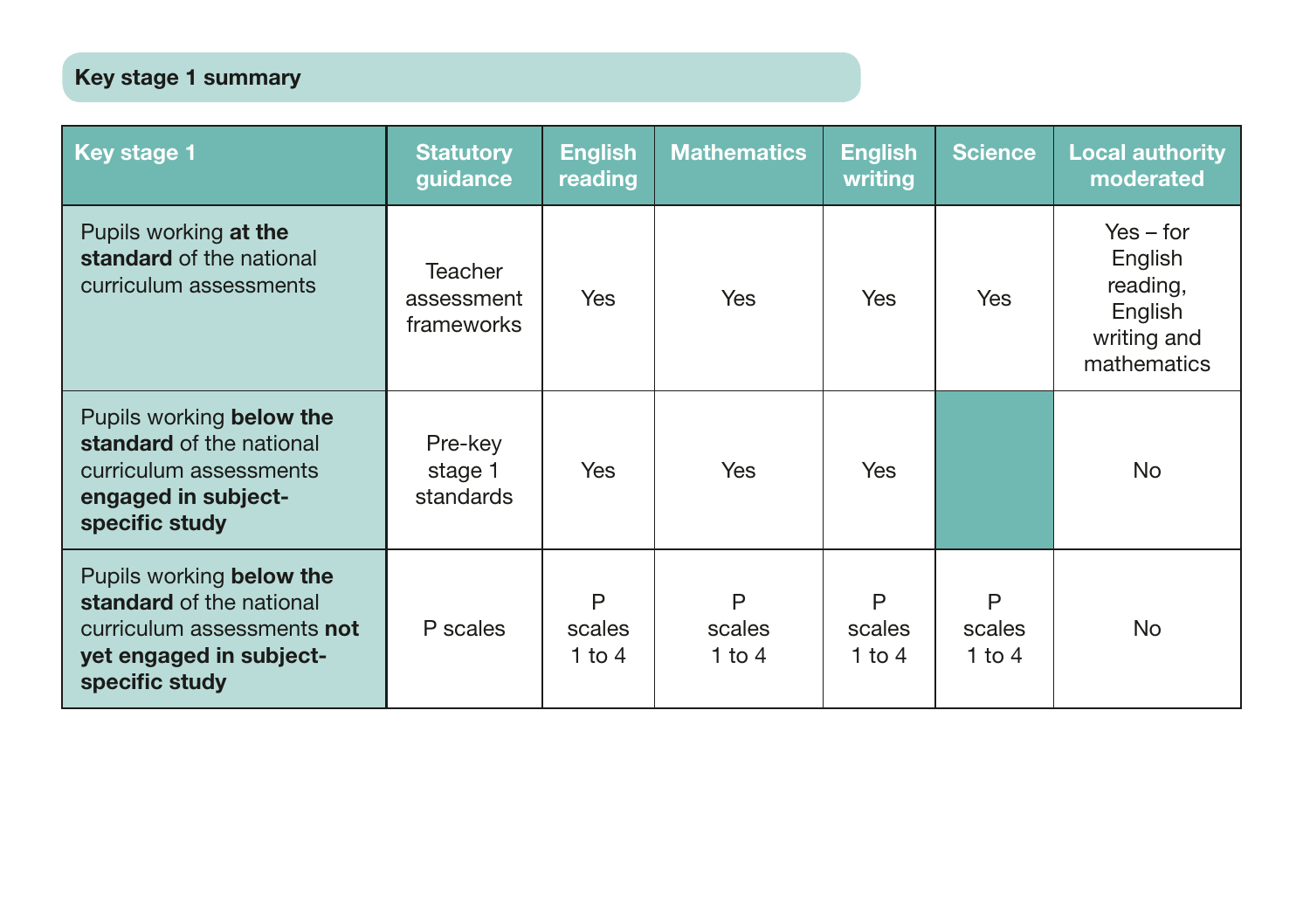## Key Stage 2 summary

| <b>Key stage 2</b>                                                                                                              | <b>Statutory</b><br>guidance        | <b>English</b><br>reading | <b>Mathematics</b>    | <b>English</b><br>writing | Science               | <b>Local authority</b><br>moderated |
|---------------------------------------------------------------------------------------------------------------------------------|-------------------------------------|---------------------------|-----------------------|---------------------------|-----------------------|-------------------------------------|
| Pupils working at the<br>standard of the national<br>curriculum assessments                                                     | Teacher<br>assessment<br>frameworks |                           |                       | Yes                       | <b>Yes</b>            | $Yes - for$<br>English writing      |
| Pupils working below the<br>standard of the national<br>curriculum assessments<br>engaged in subject-<br>specific study         | Pre-key<br>stage 2<br>standards     | Yes                       | <b>Yes</b>            | Yes                       |                       | <b>No</b>                           |
| Pupils working below the<br>standard of the national<br>curriculum assessments not<br>yet engaged in subject-<br>specific study | P scales                            | P<br>scales<br>1 to 4     | P<br>scales<br>1 to 4 | P<br>scales<br>1 to $4$   | P<br>scales<br>1 to 4 | <b>No</b>                           |